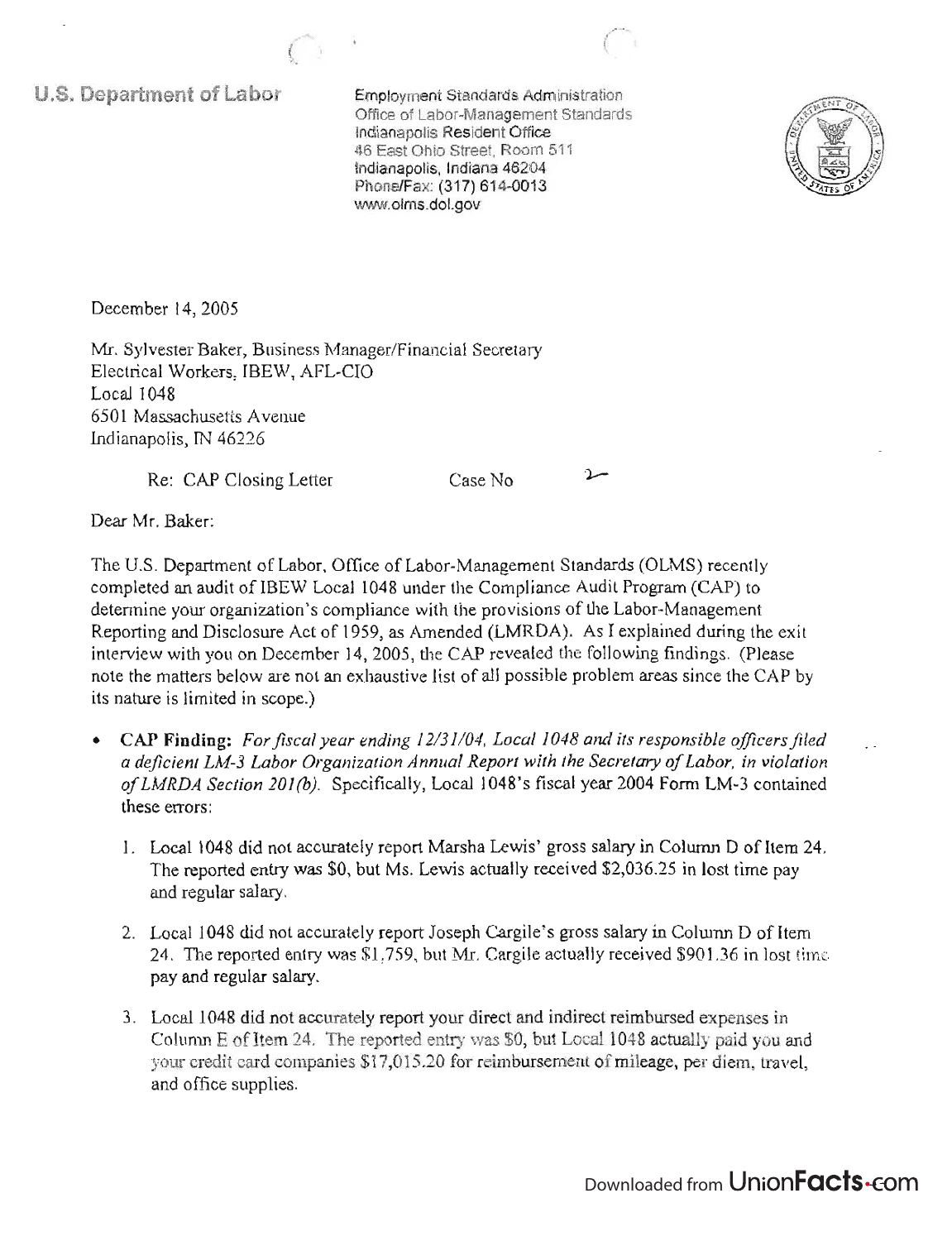- Re: CAP Closing Letter December 14, 2005 Page 2 of 3
- 4. Local 1048 did not accurately report Bradley Plank's other disbursements in Column E of Item 24. The reported entry was \$1,092, but Local 1048 actually paid Mr. Plank \$1,514.16 beyond his net salary.

,/"-- f

5. Local 1048 did not report the purchase of a fixed asset. The union paid your credit card company for a \$2,204.75 charge at Best Buy to purchase a computer as authorized by the union's executive board. This transaction should have been listed in Item 52.

To correct the reporting violations, please file with OLMS an amended Form LM-3 for fiscal year 2004 no later than January 16,2006. Mail the amended report to me at U.S. Department of Labor, Office of Labor-Management Standards, 46 East Ohio Street, Room 511, Indianapolis, IN 46204.

- CAP Finding: *Local 1048 failed to maintain adequate records to verify, explain or clarify, or to use in checking on the accuracy or completeness of reports required to be filed with the Secretary of Labor, in violation of LMRDA Section 206.* Specifically, Local 1048 committed these record keeping violations:
	- 1. Your monthly expense reports did not describe the nature of business you performed when you claimed reimbursement for mileage and per diem. You need to prepare expense reports that contain explanations of sufficient detail to confirm your claims have been submitted for authorized purposes and to protect the union's treasury from misuse.
	- 2. Your monthly expense reports did not explain why you claimed varying rates of per diem on different dates.
	- 3. You failed to report who ate meals and how those meals involved union business for restaurant charges that the union paid your credit card company. As noted above, the explanations must be of sufficient detail to confirm the claims were submitted for authorized purposes and to protect the union's treasury from misuse.
	- 4. Local 1048 failed to maintain all credit card records for transactions that the union paid on your behalf. Such records should include monthly statements listing the transactions you claimed for reimbursement, credit card receipts, and any other supporting documentation provided by the vendor.
	- 5. Local 1048 failed to maintain vendor receipts when the union reimbursed Mr. Plank for lunches. Mr. Plank also failed to adequately describe who attended the luncheons and how they involved union business.
	- 6. Local 1048 failed to maintain records in all cases that adequately explained the reasons for which officers claimed lost time. In many instances, lost time vouchers only contained the two word explanation, "union business." More detailed explanations are